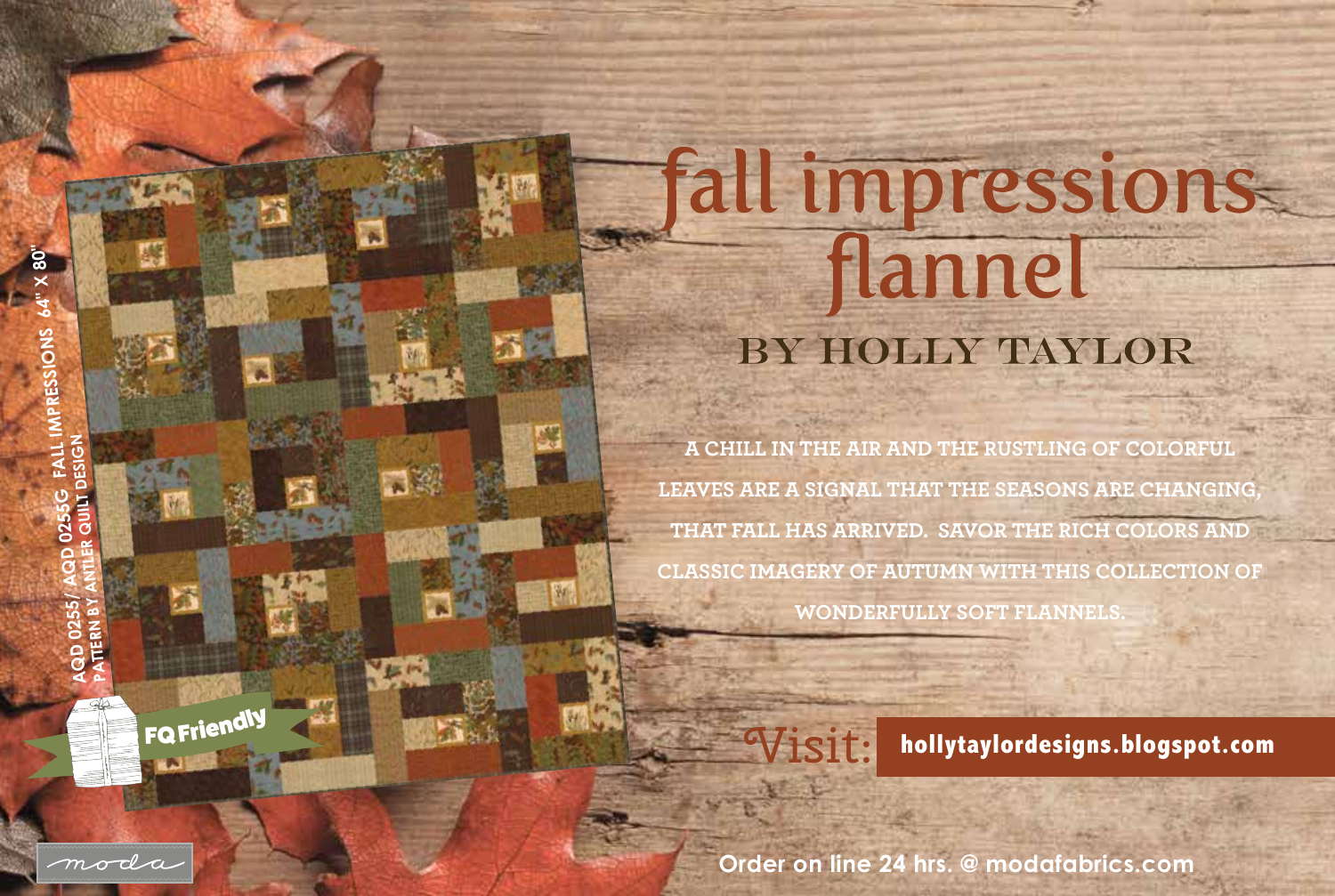







6703 11F







6702 11F \* 6705 11F \* 6706 11F 6704 11F





## fall impressions flannel BY HOLLY TAYLOR



6704 13F \* 6703 13F \* 6703 13F \* 6704 13F \* REDUCED TO SHOW FULL PANEL. PANEL MEASURES 24"X44", 6" SQUARES

**Order on line 24 hrs. @ modafabrics.com Fall 2017**

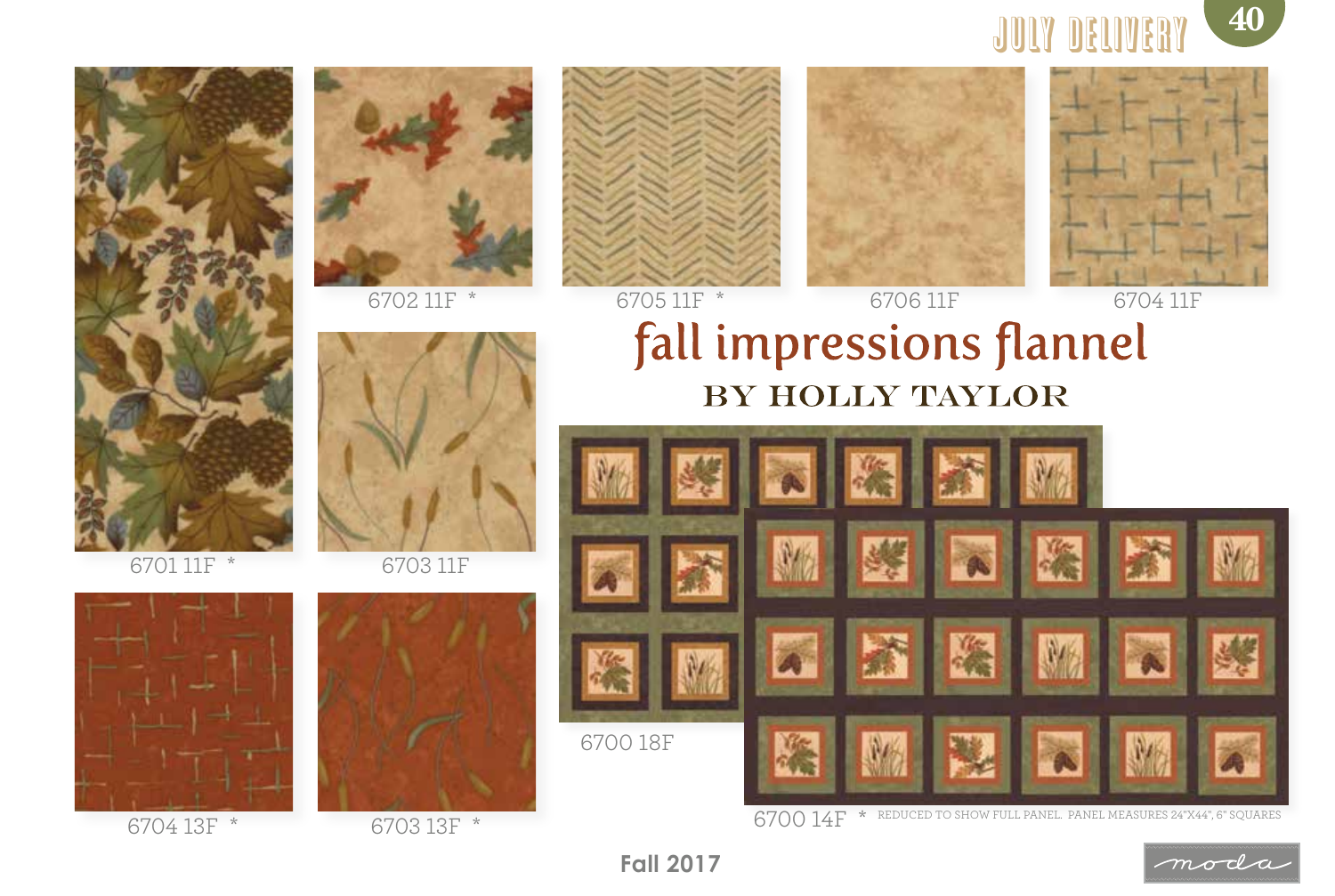## fall impressions flannel BY HOLLY TAYLOR



6706 13F







6702 14F 6704 14F



6702 15F \*



6701 18F \* 6704 18F \*



6705 17F





6703 14F \* 6701 14F \*





6706 14F 6654 14F 6705 14F \*



**Order on line 24 hrs. @ modafabrics.com**